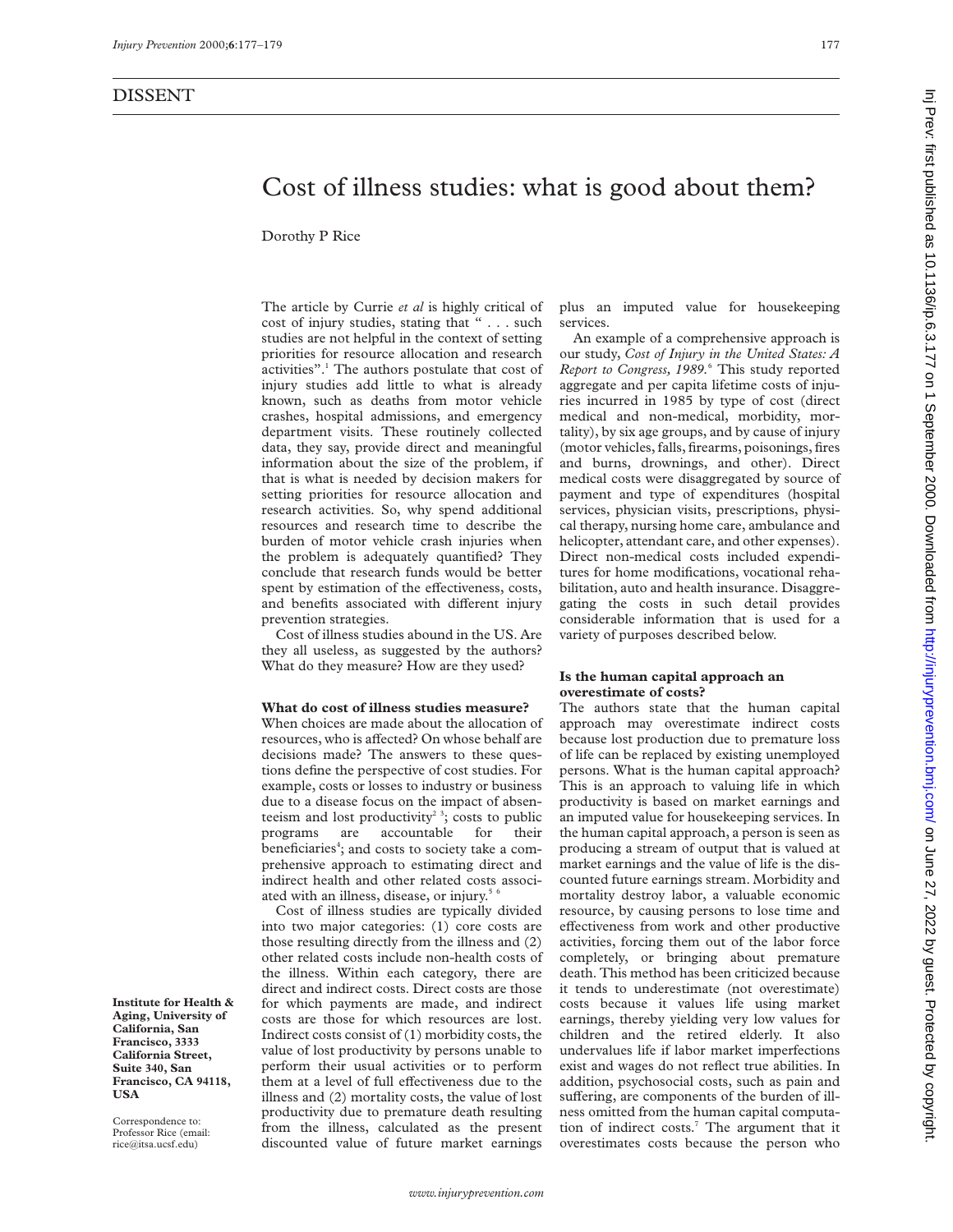died can be replaced is specious and contrary to public health principles, which value human health and life as society's goals.

#### **How are cost of illness studies used?**

Cost of illness studies translate the adverse effects of diseases or injuries into dollar terms, the universal language of decision makers and the policy arena. These estimates are used to: (1) define the magnitude of the disease or injury in dollar terms; (2) justify intervention programs; (3) assist in the allocation of research dollars on specific diseases; (4) provide a basis for policy and planning relative to prevention and control initiatives; and (5) provide an economic framework for program evaluation.

The cost of injury study cited above has been used widely. The study as been cited in the Centers for Disease Control and Prevention request for proposals for injury centers and in many journal articles relating to various aspects of injury prevention and control, for example cost effectiveness of airbags,<sup>8</sup> fall injuries<sup>9</sup> injuries to children,<sup>10</sup> injuries to women,<sup>11</sup> injury cost scale,<sup>12</sup> reducing the burden of injury,<sup>1</sup> and many others.

Over the years, the costs of various diseases have been cited in Congressional testimony, official reports, publications, or speeches as partial justification for the expansion of research in specific diseases. In recent years, Congress has expressed considerable interest in estimates of cost of diseases as one measure of allocating research dollars among the National Institutes of Health (NIH). For example, in 1995, in response to a request by the Senate Committee on Appropriations, NIH prepared a report showing estimates of the societal cost impact of the diseases on which NIH institutes, centers, and divisions conduct and support research. The first report was submitted to Congress in 1995, and subsequent reports were issued in 1997 and in February  $2000$ .<sup>14</sup> The latest report contains cost estimates for 60 diseases. The report states, "COI [cost of illness] estimates do not provide a simple formula for the allocation of research resources. They cannot substitute for the well-informed judgment required to synthesize information about the broader dimensions of disease burden with knowledge of scientific opportunities in developing strategies and budgets for research and development programs. However, COI estimates can provide order of magnitude indicators of the economic burden of particular diseases. While they should be interpreted with caution, COI estimates can help decision-makers in Congress and in the Administration anticipate and respond to public interests" (page 4).

Another example of uses of cost of illness estimates is the recent report of the Institute of Medicine which recommended that in setting priorities, NIH should strengthen its analysis and use of health data, such as burdens and costs of diseases *.* <sup>15</sup> It is clear that NIH, the Institute of Medicine, and the Congress of the

United States recognize the importance of cost of illness estimates in setting research priorities.

#### **How reliable are the results?**

Currie *et al* question the usefulness of cost of illness studies and implicitly question the reliability of the cost estimates. The reliability of the study results depend on a variety of factors: the scope and recency of the study, the methodology used, and the sources of the data. While relatively good information on the use of services for estimating direct costs is available from national surveys, charge and cost data are less readily available and probably less reliable. Indirect costs depend on the discount rate used; the higher the discount rate, the lower the final costs. If the results of different cost of illness studies are compared, special attention should be given to the methodologies used, the discount rate, the reference years, and the scope and recency of the data. Cost of illness studies are used by policy makers to justify budgets, to prioritize funding in biomedical research, and to develop intervention programs to ameliorate or prevent a disease. As researchers on cost of illness studies, we have an obligation to present the methodology in considerable detail so that the users will be better able to assess their accuracy and evaluate whether the results are facts or fiction.

### **Conclusions**

This dissenting opinion has focused on the usefulness of cost of illness studies, the issue raised by Currie *et al* in this issue. I do not question the importance and usefulness of cost effectiveness and cost benefit studies of intervention strategies in the injury or any other disease prevention area. These studies have made significant contributions to documenting and quantifying the values of health outcomes and are most frequently used in prevention effectiveness. Cost effectiveness and cost benefit analyses provide a structure to guide analysts as they evaluate public health programs and inform decision making. Today, the possibilities for improving health are greater than ever. With public spending of all kinds under intense scrutiny, it is more important than ever to ensure that the funds available are serving the nation's highest priority health needs efficiently. Because of the increasing complexities of public health problems and activities, we need to bring to bear a wide array of quantitative approaches and solutions to these problems. Cost of illness studies provide an important guide and resource for policy development, priority setting, and management of public health.

- 1 Currie G, Kerfoot KD, Donaldson C,*et al.*Are cost of injury
- studies useful? *Inj Prev* 2000; **6**:175–6. 2 Farnham PG. Defining and measuring the costs of HIV epidemic to business firms. *Public Health Rep* 1994;**109**:311– 18.
- 
- 3 Koppel R. Alzheimer's costs to US business. Washington, DC:<br>Alzheimer's Association, September 1998.<br>4 Zhang X, Miller L, Max W, et al. Cost of smoking to the<br>Medicare program, 1993. Health Care Financing Review<br>1999;20: